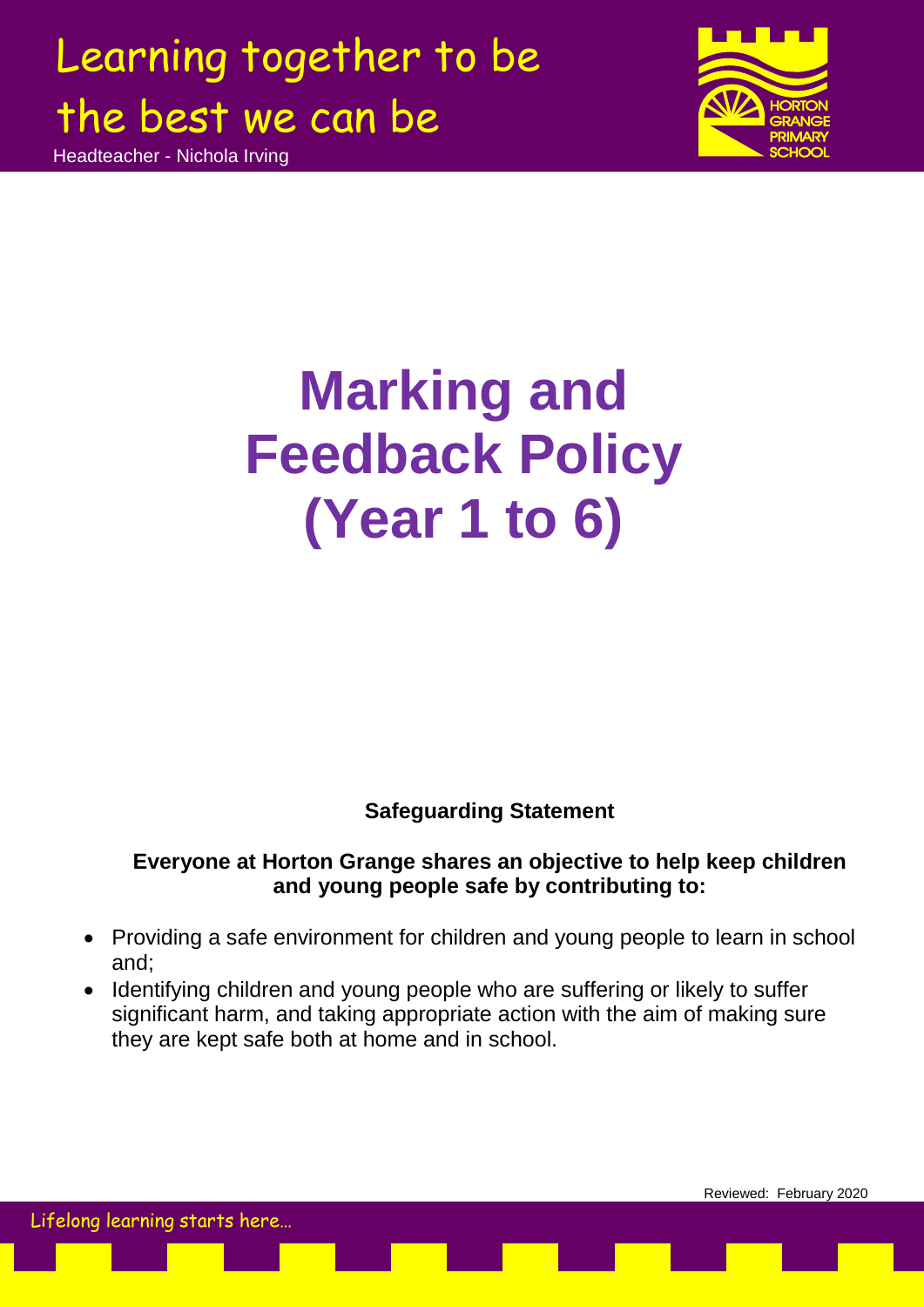Headteacher - Nichola Irving



*Effective marking and feedback is an essential part of the education process. At its heart, it is an interaction between teacher and pupil; a way of acknowledging pupils' work, checking outcomes and making decisions about what to teacher and pupils need to do next, with the primary aim of driving forward progress. This can often be achieved without extensive written dialogue or comments.*

#### **Rationale for review**

At Horton Grange Primary School we recognise the responsibility of leadership and management to ensure focus on workload refinement and wellbeing of staff. Teachers typically nationally identify marking as cause of excessive workload. There has been lots of research into the impact of marking, which has been considered in this review process.

Ofsted does not expect to see a particular frequency or quantity of work in pupils" books or folders. Ofsted recognises that the amount of work in books and folders will depend on the subject being studied and the age and ability of the pupils.

Ofsted recognises that marking and feedback to pupils, both written and oral, are important aspects of assessment. However, Ofsted does not expect to see any specific frequency, type or volume of marking and feedback; these are for the school to decide through its assessment policy. Marking and feedback should be consistent with that policy, which may cater for different subjects and different age groups of pupils in different ways, in order to be effective and efficient in promoting learning.

In summary we recommend that all marking should be meaningful, manageable and motivating. This must be the perspective adopted by all engaged in education, from classroom teachers to the Department for Education (DFE). (Report for the Independent Teacher Workload Review Group)

#### **Process of review at Horton Grange Primary School to inform policy and practice:**

- $\triangleright$  Baseline staff questionnaire
- $\triangleright$  Trial period removing existing policy requirements and giving staff the professional freedom to try different methods based on research set, alongside a set out outcomes linked to teacher standards
- $\triangleright$  Pupil and staff voice during trial
- $\triangleright$  Detailed book scrutiny and pupil voice at the end of the trial
- $\triangleright$  Staff questionnaire post trial.

#### **At Horton Grange Primary School, marking and feedback has three main purposes:**

#### **1. Pupils understand what they have done well**

To ensure that pupils understand what they have done well they need to know both what they have done well and the reasons for it. Discussion with pupils about recent work should display a good understanding of both these points.

Reviewed: February 2020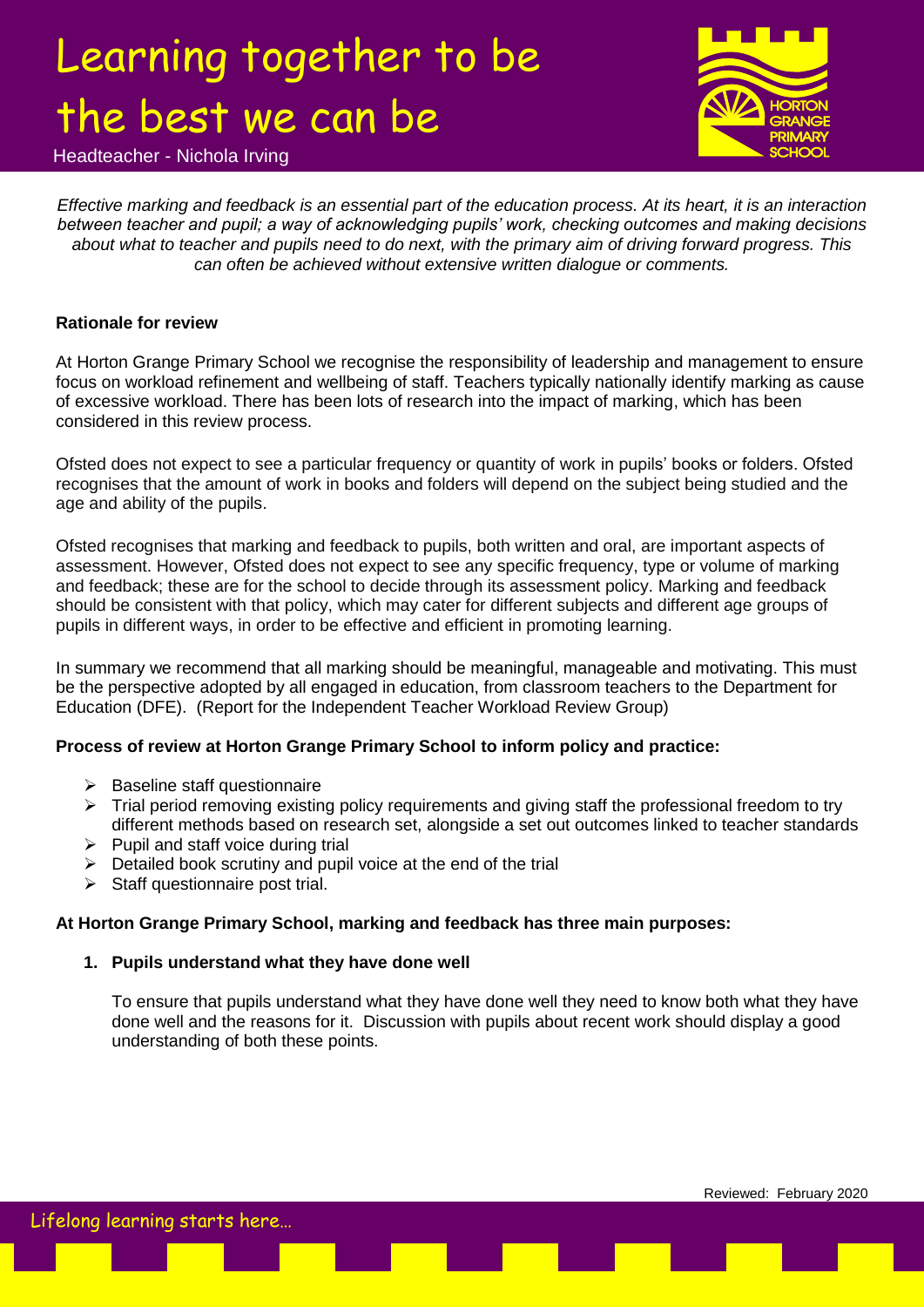

Headteacher - Nichola Irving

#### **2. Understand how to improve**

To ensure pupils know how to improve, different types of prompts should be used. This may include a mixture of challenge, reminder, process and example prompts, as appropriate to help children understand.

#### **3. Pupil make visible signs of improvement as a result of feedback**

Without visible signs of progress emerging from marking and feedback, there are no signs of effectiveness. Teachers and teaching assistants should ensure time is given to act on guidance so that pupils may act upon and make improvements and this should be built into lesson time.

#### **Non-negotiable outcomes and expected impact of marking and feedback at Horton Grange Primary School**

- **Books evidence progress lesson by lesson and over time through the curriculum and from own starting points**
- **Misconceptions / errors do not go un-noticed or become embedded over time**
- **Children know what they are doing well and how to improve**
- **Teachers know where children are and what their next steps in learning are**
- **Expectations are high**
- **Learning is planned and implemented to meet the needs of all children**
- **Challenge and support is appropriate and evidenced**
- **Children become better learners over time**

#### **Guidance on Key Principles for effective feedback**

**Feedback is part of the school's wider assessment process, which aims to provide an appropriate level of challenge to pupils in lessons - allowing them to make good progress. The sole focus of marking and feedback should be to further children's learning. It should therefore:**

- Be manageable for teachers and accessible to children according to age and ability
- Be that evidence of marking and feedback is incidental to the process; we do not provide additional evidence for external verification
- Be delivered closest to the point of action where it will be most effective; as such feedback given in lessons is in some cases more effective than comments at a later date
- Be provided to teachers and children as part of the wider assessment process in the classroom and take many forms other than written comments

#### **Types of feedback used at Horton Grange**

Feedback may be given to individuals, groups or to a whole class. Feedback may be written, verbal or a combination of both.

- 1. Immediate feedback at the point of teaching
- 2. Summary feedback at the end of a lesson / task or start of the next lesson
- 3. Review feedback away from the point of teaching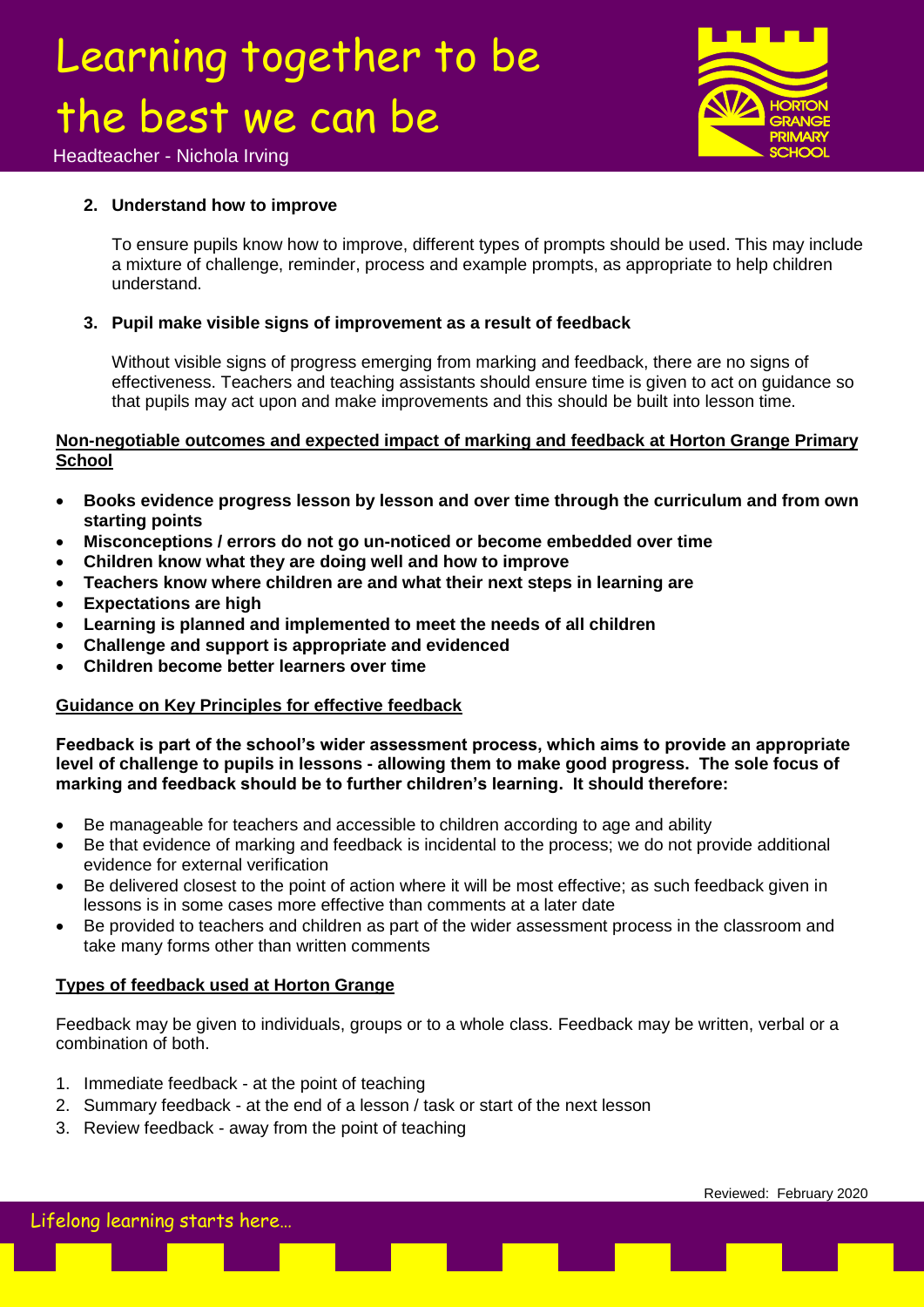Headteacher - Nichola Irving

### **Verbal Feedback**

It is important for all children to receive verbal feedback from the adult working with them. This may be used to correct the child"s understanding or extend the child"s learning. This may happen at any point during a task (mini plenaries) if support is needed or in the following lesson once misconceptions have been identified. It should be clear what feedback or which area has been discussed with the child. The visualizer may be used to support the process.

#### **Deep / extended marking (formative marking)**

The focus of quality marking is the learning intention for that lesson in order to correct misconceptions and extend each child"s individual learning. Feedback provides personalised learning opportunities by focusing on successes and next step improvements. It also addresses basic skills and reinforces high expectations.

Children will be given time to read, reflect and respond to comments as appropriate.

#### **When giving extended feedback / marking staff will make use of the following strategies where appropriate:**

- Highlighted successes (green) and a development (pink) throughout work with a linked comment
- Comment boxes prompt children to respond to comments made. These may provide opportunity for consolidation, closing a gap or challenge to extend learning
- Listed criteria or success ladder which is assessed with next step improvements suggested

#### **Self-Assessment**

It is important to give all pupils the opportunity to reflect on their learning. This reflection can happen at any point during the learning and can take make many forms, including oral or written responses. The Horton Grange marking and feedback review process highlighted this to be most effective where responses were of a "tick and fix nature". The visualizer may be used to support the process.

#### **Peer Assessment**

Peer assessment can happen at any point during the learning. Children may sometimes mark work in pairs and provide feedback for a partner. They need to be trained to do this effectively through teacher modelling and shared examples. There must be clear ground rules and the children should be encouraged to use a positive dialogue. Pairs or groups may be mixed or of the same ability. The Horton Grange marking and feedback review process concluded through pupil voice that pupils did not find this strategy as effective or beneficial to learning.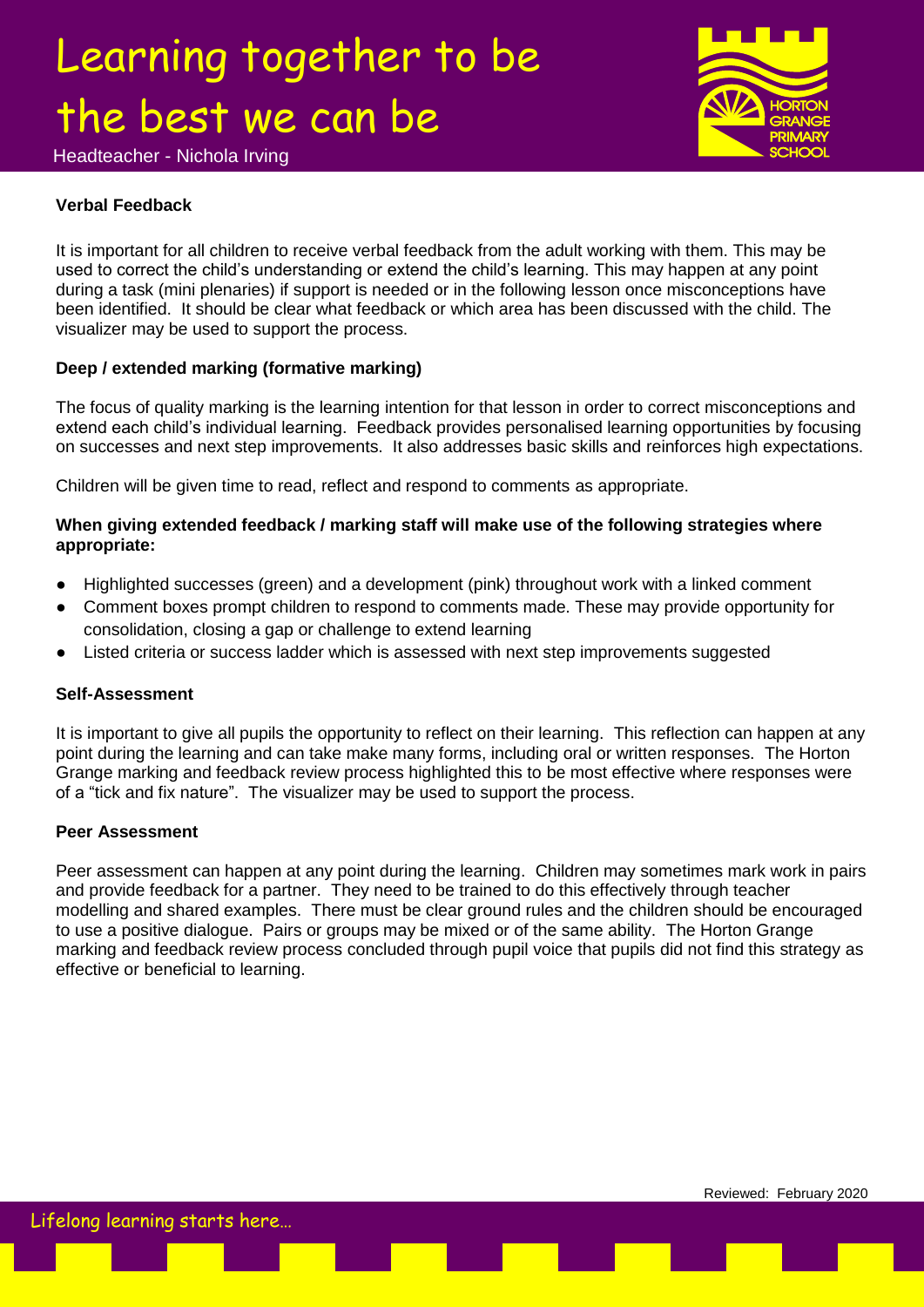

#### Headteacher - Nichola Irving

#### **Class Feedback Sheets**

- 1. After a lesson, the teacher looks through the class's work and notes down any common mistakes or misunderstandings
- 2. At the start of the next lesson, the teacher shows an example of a piece of good work completed by a pupil (this is not anonymised, and the teacher will aim to use each child"s work at least once)
- 3. The teacher highlights the good aspects of the work to the whole class for example, descriptive language or perfect punctuation
- 4. Next, the teacher shows an (anonymised) piece of work that needs some improvement
- 5. They correct mistakes and make changes in front of the class
- 6. The class then spends 10 minutes working in mixed-ability pairs to proof read their work and make edits as necessary. Alternatively, they may work in groups to proof-read a typed-up piece of work
- 7. The class then works on editing or redrafting their work. This involves changing the content, and thinking about the effect on the reader and how to move their work to the next level
- 8. Individual names / initials are not given on class feedback sheets

#### **Next steps and challenge**

The next step may be progression into the next lesson or next stage in the curriculum rather than being written for children individually. A challenge task may be set as the next steps and this will be indicated in pink.

Alongside the **outcome non-negotiables** the following **process non-negotiables** are in place.

#### **Process non-negotiables**

- highlight learning intention (green / yellow / pink) to indicate extent to which achieved
- pink and green highlighting within pre and post unit assessments in all subjects
- deep / extended marking of cold and warm writes will give detailed specific feedback using green for success usually and a pink for indicated improvements. This will also be supported by in text marking and highlighting within text to exemplify written strengths and areas for improvement
- make any next step challenge tasks clear by indicating with pink (pink arrow, pink box)
- basic skills errors are picked up
- self-marking is checked to ensure accurate
- self-marking to be used predominately where the task is of tick and fix nature

#### **Making Marking and Feedback Manageable and Impactful**

This policy outlines the range of marking and feedback strategies used at Horton Grange. Staff are expected to use their professional judgement to deploy the appropriate type of marking and feedback based on knowledge of children and task. There is no expectation on the balance of each strategy used however staff are expected to ensure that the **three key purposes** and **non-negotiables outcomes and of effective marking and feedback** are realised.

Lifelong learning starts here…

Reviewed: February 2020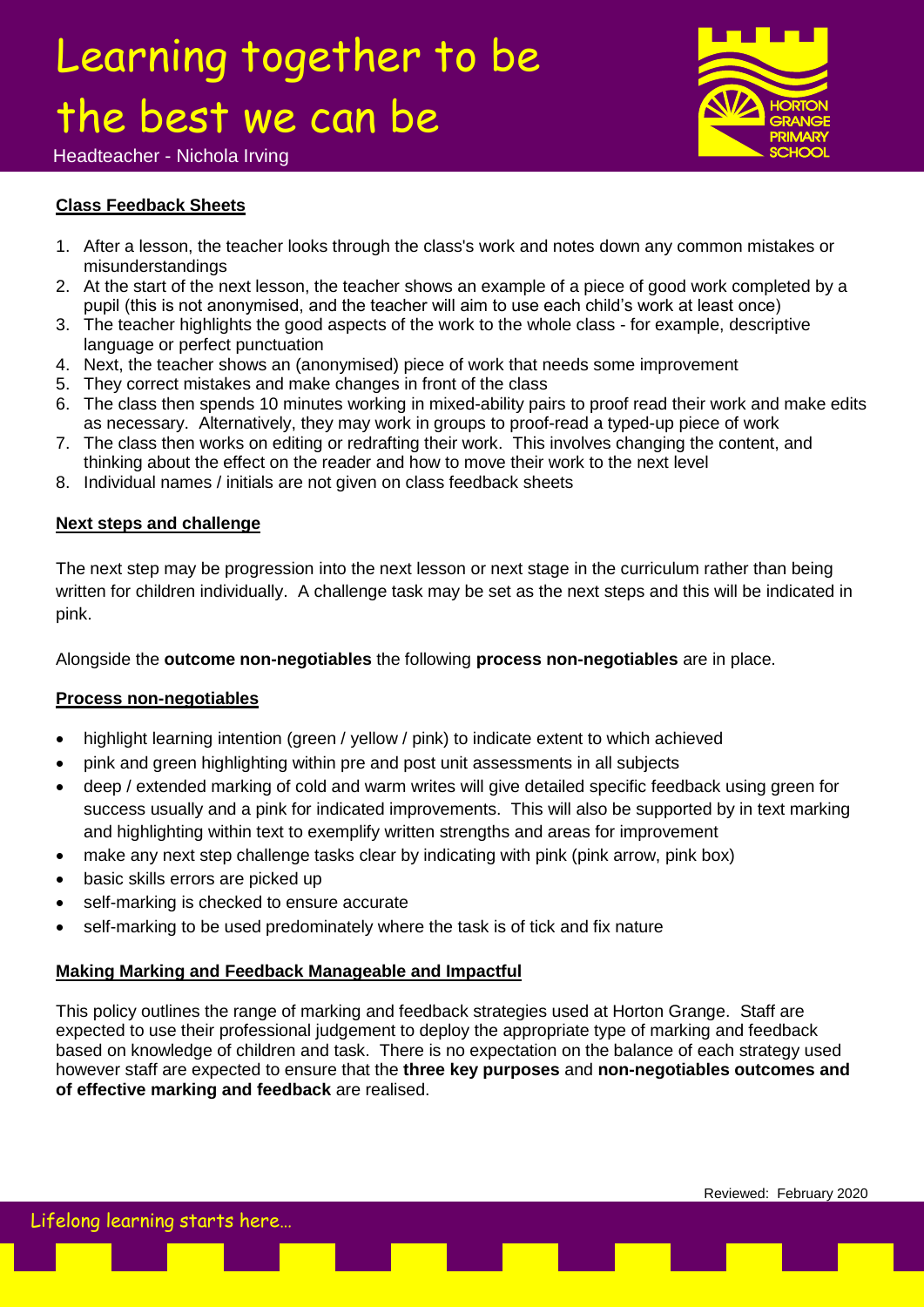

Headteacher - Nichola Irving

This policy will be reviewed by the Senior Leadership Team on an annual basis. Heads of School and Phase Leaders will monitor the impact of this policy through regular book scrutiny, performance management and pupil surveys.

Reviewed: February 2020 Lifelong learning starts here…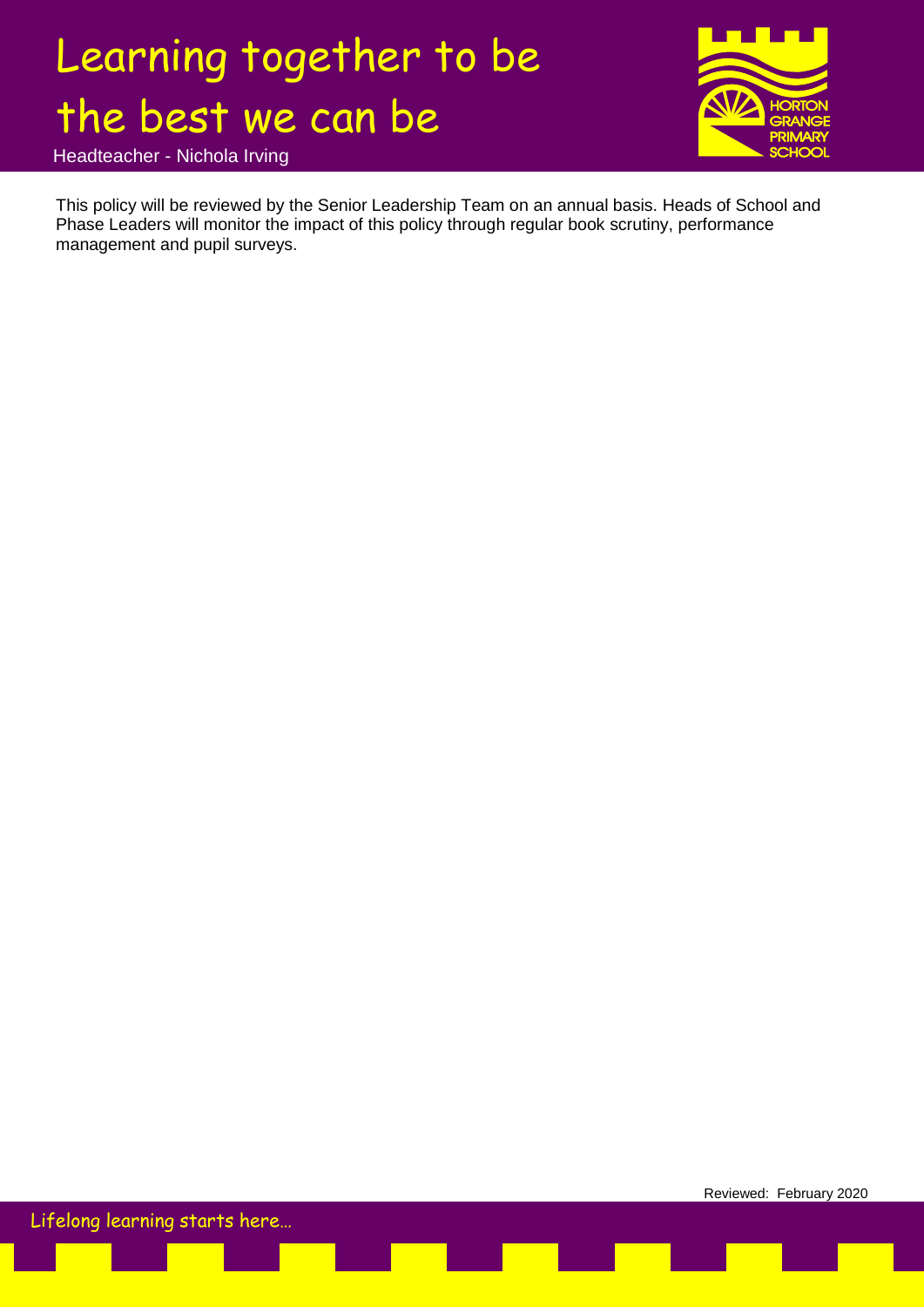

Headteacher - Nichola Irving

#### **Appendix 1**

#### **Teacher marking guidance – Year 1 to Year 6**

- $\triangleright$  The learning intention must be clearly explained and displayed, in the lesson and in the children's books.
- $\triangleright$  Where appropriate marking ladders / checklists should be displayed in books so children know how to be successful..
- $\triangleright$  Cold and warm write checklists in Literacy, unit objectives in maths and pre and post unit assessment in topic will be colour coded green for achieved, yellow for working towards and pink for not achieved / pink for think.
- $\triangleright$  DUMTUMS (Date\*, underline, miss a line, title, underline, miss a line) should be used with the title being the learning intention. This should be copied into the book by the children as soon as their writing is reasonably fluent. (\* long date in Literacy Science topic, short date in maths - note this may not always be appropriate in Year 1 or where there are high needs).
- ➢ All written comments and symbols should be written in **blue** pen, modelling the school handwriting scheme.
- $\geq$  Deep / extended marking will give detailed specific feedback using green for success and a pink for indicated improvements. This will also be supported by in text marking and highlighting within text will exemplify written strengths and areas for improvement.
- $\triangleright$  Extended writing (warm / cold write) should receive extended feedback using green and a pink.
- ➢ Children **must** be given regular time to respond to all challenges / pink for think set. In text responses should be clear to the teacher and points for improvement should fit within the pink guide areas drawn. Responses should be written in green pen/ pencil when appropriate.
- $\triangleright$  Spellings ability-appropriate high frequency words and spellings should be corrected (usually three). Word banks and subject specific key vocabulary guides may inform these corrections. When an error is recognised it will be underlined and marked SP. Where appropriate spellings should be corrected by the child using a word bank or dictionary and then copied three times.

**In the majority of cases spelling, letter/number formation and presentation corrections should not be the subject of a pink comment, but you should have high expectations of basic skills.**

- $\triangleright$  Punctuation errors, eg incorrect or omitted full stops, commas, speech marks, should be indicated by writing a P in the margin of the line the error appears on.
- $\triangleright$  In mathematics, a dot should be used to show where a correction is needed. Incorrect working out should be circled to aid correction.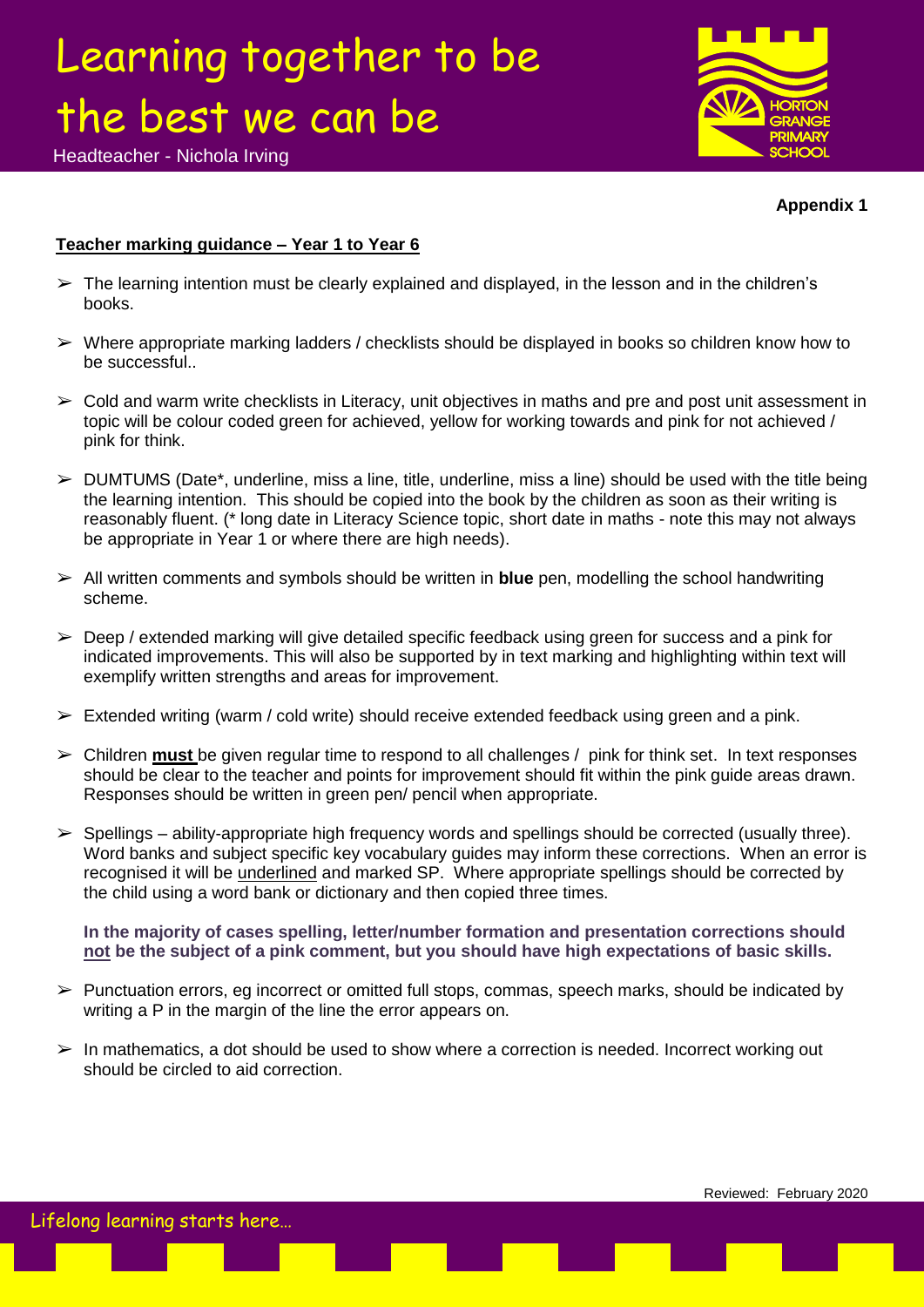Headteacher - Nichola Irving



**Appendix 2**

### **Marking symbols**

| S <sub>P</sub>      | spelling mistake in text                                                  |
|---------------------|---------------------------------------------------------------------------|
| Abc                 | letters to sit on line                                                    |
| P <sub>1</sub>      | punctuation error on this line                                            |
| G                   | grammatical error on this line                                            |
| CL                  | capital letter needed / used incorrectly                                  |
| <b>FS</b>           | full stop needed / used incorrectly                                       |
| S                   | supported work<br>1:6<br>ratio of adult to child support                  |
| U                   | finger space needed                                                       |
| <b>VF</b>           | verbal feedback given                                                     |
| <b>VF</b>           | child to seek VF from adult                                               |
| Λ                   | word omitted                                                              |
| $\pmb{\mathit{ll}}$ | new paragraph needed                                                      |
| $\sqrt{}$           | correct answer / mark given                                               |
|                     | correction needed (maths)                                                 |
|                     | (when the correction is made the letter "c" will surround the "." and may |
|                     | then be marked correct)                                                   |
| O                   | incorrect working / circle the error (maths)                              |
|                     | Green highlighting - achieved / 'green for go'                            |
|                     | Yellow highlighting - working towards / nearly there                      |
|                     | Pink highlighting - "pink for think" / let's look at this again           |

### Appendix 3

Lifelong learning starts here…

Reviewed: February 2020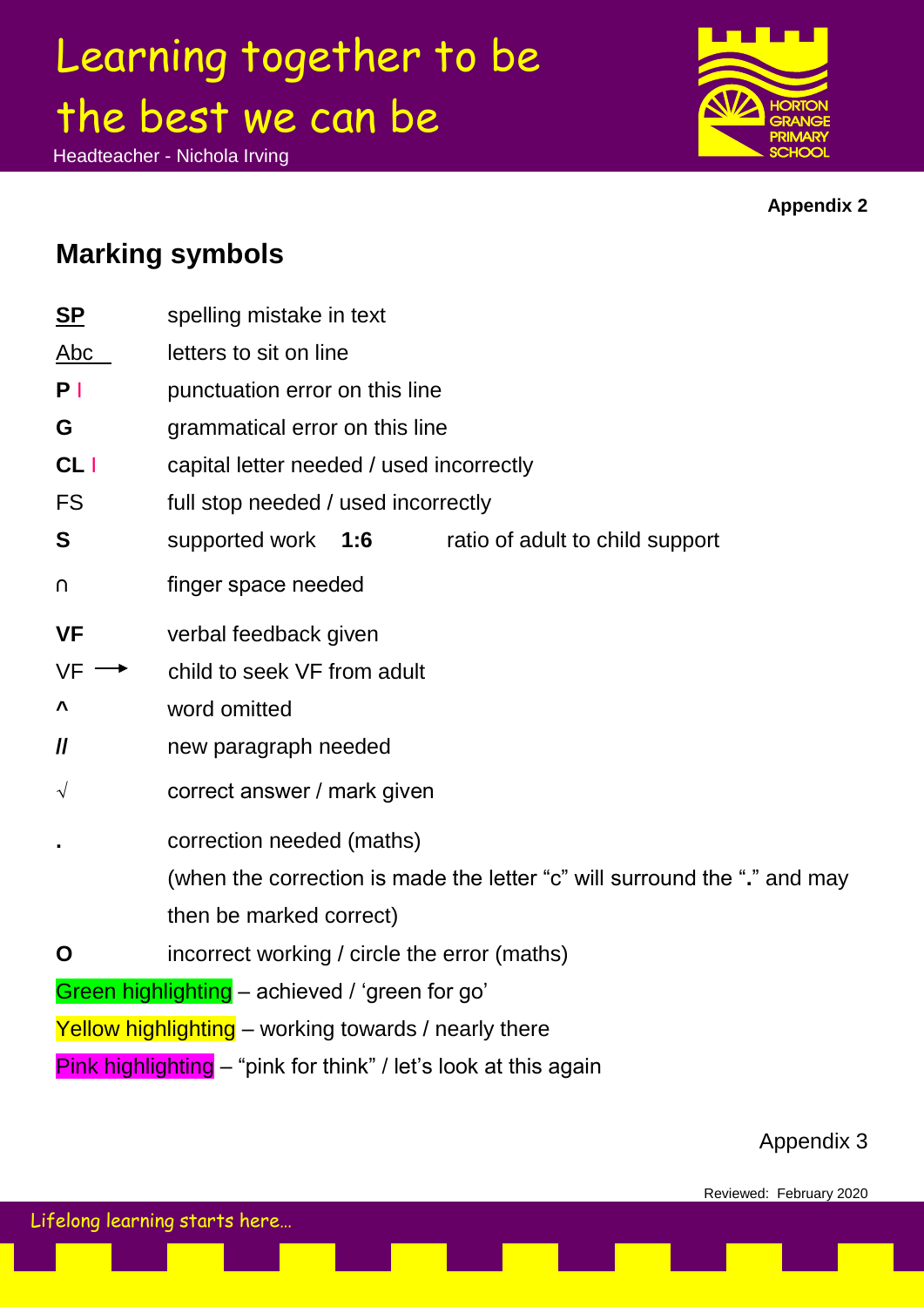

Headteacher - Nichola Irving

Whilst this policy has been reviewed with workload refinement in mind there is an expectation that, as professionals, staff apply the policy effectively to manage own workload.

#### **Other tips for managing workload**

- Plan for your feedback use the range of strategies outlined in the policy and spread the load
- Plan time for children"s responses is there an expectation for children to complete boxes when they have a spare moment or will you have allocated "pink for think time"?
- Use a range of marking strategies to fit your timetable eg class marking or self-marking
- Use the marking codes effectively eg symbols, pink and green etc
- Invest the time in training eg TAs, children, in the different strategies, look to "cascade"
- Work together organise time to mark with colleagues, share ideas and keep each other motivated!
- Be prepared ensure you have the correct resources ready to go eg highlighters, coloured pens, ruler and marking code to hand